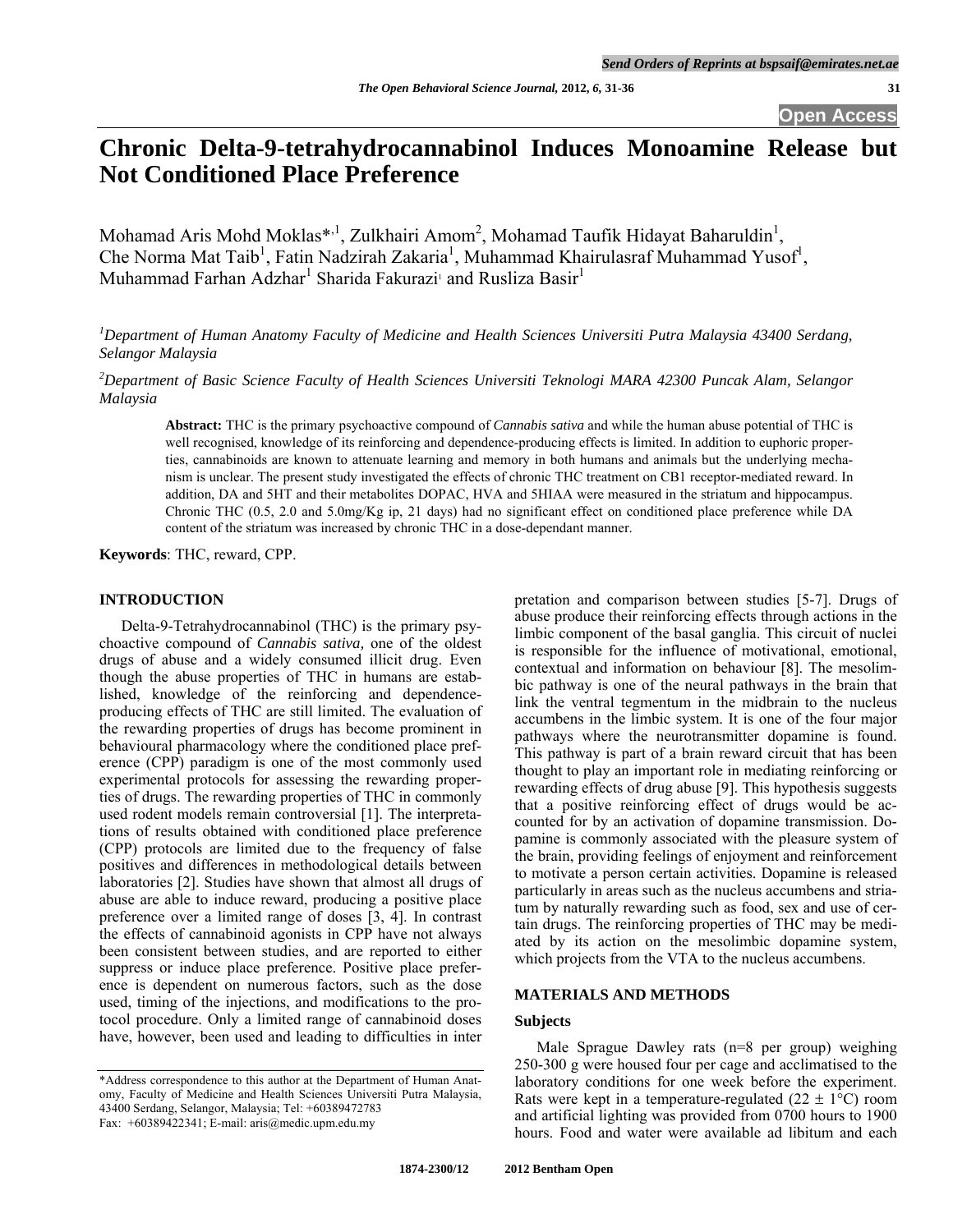animal was handled daily through the first week. Experimental testing began seven days after the acclimatisation period and was performed during the light cycle.

## **Drug Administration**

 THC (Sigma UK, 0.5, 2.0 and 5.0 mg/kg i.p) or vehicle (1.0 ml/kg i.p, Cremophor/ethanol/saline, 1:1:18) were administered every 48 hours for 21 days before the start of the conditioned place preference protocol.

### **Conditioned Place Preference (CPP)**

 The CPP apparatus has been described elsewhere [4]. The apparatus consisted of two main square conditioning Perspex compartments  $(30 \times 30 \times 40)$  cm separated by a guillotine door. Each compartment had different visual cues in the form of black and white or granite wall patterns. Both compartments had the same smooth flooring texture. Experimental design consisted of three phases. During phase I (pre-test phase) animals were placed between the two compartments without the guillotine door and were allowed to explore either side for 10 minutes. Using video tracking system, the amount of time spent in each compartment was calculated. Any rats that significantly displayed a preference for a particular compartment were withdrawn from the experiment. Rats were placed in treatment or control groups using an unbiased design. Each animal was assigned to a randomly chosen compartment and treatment order. Phase II (conditioning phase) consisted of three pairings with drug injection alternated with three pairings with vehicle injection. Control rats received vehicle only for six consecutive days. In the conditioning phase each drug treated rat received either drug or vehicle on alternative days and 10 minutes later was placed for 15 minutes in the drug-paired or vehicle-paired compartment with the guillotine door in position. Phase III (test session) was 48 hours after the last injection, to allow clearance of the drug, and neither drug nor vehicle were injected before placing the rat in the middle of the box without the guillotine door and the time in either compartment measured as in phase I. Data were expressed as differences (mean  $\pm$  S.E.M) and percentage changes in the time spent in the paired-compartment during Phase I and III. A one-way ANOVA followed by a post-hoc Tukey's multiple comparison test were used to compare differences between groups.

#### **Measurement of Monoamine Levels in Brain Regions**

 Immediately after finishing the CPP test, the rats were killed and their brains quickly removed and dissected on ice. The striatum, nucleus accumbens and prefrontal cortex were removed, weighed and then stored at -80°C prior to the analysis of dopamine (DA), 3,4-dihydroxyphenylacetic acid (DOPAC), 5-hydroxytryptamine (5-HT) and 5-hydroxyindoleacteic acid (5-HIAA) using HPLC with electrochemical detection (HPLC + ECD). Tissues were sonicated in ice-cold 0.2M perchloric acid (PCA) (1ml) containing 0.1% w/v sodium metabisulfite (SMBS), 0.01% w/v EDTA and 0.1% W/V cysteine in Eppendorfs and then centrifuged for 20 mins (14000 rpm) at 4°C and the supernatants removed and stored for further analysis. The samples were separated by a HPLC and quantified using electrochemical detection. The system consisted of a Phenomenex Sphereclone (4.6 X 150mm, 5μM) column with Phenomenex  $C_{18}$  4mm Security Guard Column and an HPLC Technology RR/066L solvent pump. The mobile phase consisted of  $0.05$  M KH<sub>2</sub>PO,  $0.1$ mM EDTA, 0.16mM OSS, 16% MeOH and PH 3.0 with H3PO4 using a flow rate of 0.6ml/min. The detector system was an Antec Controller CU-04AZ with VT03 glassy carbon working electrode set at +0.75 V. The retention times for DA, DOPAC, 5-HT and 5HIAA were 4.7, 7.6, 9.5 and 11.9 mins respectively. The amine values were analysed using one-way ANOVA with post hoc comparisons when appropriate (Tukey's test) for multiple comparisons.

#### **RESULTS**

## **Conditioned Place Preference**

 During the preconditioning phase, rats showed no significant preferences for either of the two compartments. The mean values  $\pm$  SEM of the amount of time spent in the black and white or granite patterned compartments during preconditioning sessions were  $316.4 \pm 16.3$  and  $283.6 \pm 16.3$  s respectively. In the conditioned phase III trial, vehicle treatment had no effect on either place preference or place aversion. Similarly, THC also induced no significant place preference or aversion at any of the doses  $(0.5, 2.0 \& 5.0 \text{ mg/kg})$ on alternate days for 21 days) (Fig. **1**).

## **Measurement of Monoamine Levels**

 The results from the measurement of DA and its major metabolites in the striatum, prefrontal cortex and nucleus accumbens are shown in Fig. (**2**). In the striatum, THC (0.5 mg/kg) significantly increased DOPAC levels  $(p<0.05)$ without altering levels of DA and HVA. In contrast, THC  $(2.0 \text{ mg/kg})$  elevated levels of DA  $(p<0.05)$  but not DOPAC and HVA. At the highest dose (5.0 mg/kg) levels of DA ( $p<0.001$ ), DOPAC ( $p<0.05$ ) and HVA ( $P<0.01$ ) were all



**Fig. (1).** Effects of treatment with vehicle (1.0 ml/kg i.p) or THC (0.5, 2.0 and 5.0 mg/kg i.p) given every 48 hrs for 21 days on conditioned place preference. The data represent the percentage change (secs) spent in the drug-paired compartment during pre and post conditioning. Data represent mean  $\pm$  SEM (n=8 per group). A oneway ANOVA followed by a post-hoc Tukey's multiple comparison test p>0.05 for comparison between group of treatment.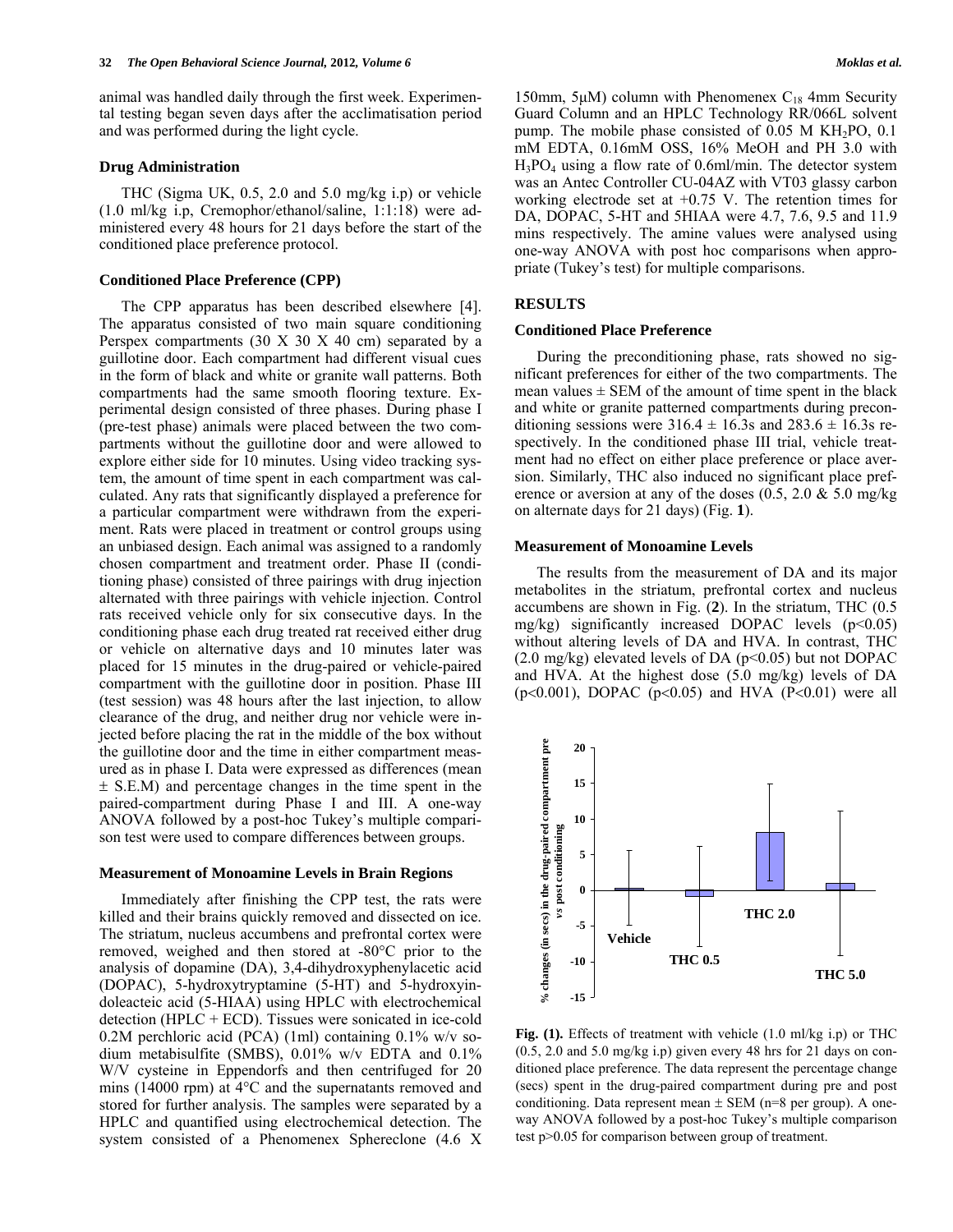

**Fig. (2).** Levels of dopamine and its metabolites (DOPAC and HVA) in the striatum, prefrontal cortex and nucleus accumbens after chronic administration of THC (0.5, 2.0 and 5.0 mg/kg) compared with vehicle treated rats. In the striatum THC at 0.5 mg/kg increased the levels of DOPAC without altering the levels of DA and HVA. In contrast,  $\triangle^9$ -THC at 2.0 mg/kg elevated the levels of DA but not DOPAC and HVA. At higher dose, 5.0 mg/kg of THC increased the levels of DA, DOPAC and HVA. In the pre-frontal cortex THC at all doses increased DOPAC but had no effect on dopamine or HVA while in the nucleus accumbens THC at 2.0 and 5.0mg/kg increased dopamine and DOPAC but not HVA Data represent mean  $\pm$  SEM (n=7-8 per group).\* p< 0.05 or \*\* p< 0.01 or \*\*\*  $p < 0.001$  *vs.* vehicle and  $p < 0.05$  or  $p \neq p < 0.01$  for comparison between  $\triangle^9$ -THC doses, using one-way ANOVA followed by a post-hoc Tukey's multiple comparison test.

significantly increased. In the prefrontal cortex THC at all doses (0.5, 2.0 and 5.0 mg/kg) significantly increased DOPAC ( $p<0.01$ ,  $p<0.05$  and  $p<0.01$  respectively) but not DA or HVA. In the nucleus accumbens THC  $(2.0 \text{ and }$ 5.0mg/kg) increased DA ( $p<0.05$ ) and DOPAC ( $p<0.01$ ) but not HVA Dopamine turnover was determined by calculating

the ratio of DOPAC+HVA to DA and analysed using a oneway ANOVA followed by a post-hoc Tukey's multiple comparison test with main factors of treatment x region. The ratio was increased in the striatum by THC (0.5 and 5.0 mg/kg,  $p<0.05$  and  $p<0.001$  respectively) in the prefrontal cortex by THC  $(2.0 \text{ mg/kg}, \text{p}<0.05)$  and in the nucleus accumbens, only THC at lower dose (0.5 mg/kg) significantly increased the ratio ( $p<0.05$ ). The results from the measurement of 5-HT and its major metabolite 5-HIAA in the striatum and prefrontal cortex are shown in Fig. (**3**). These data were analysed using one-way ANOVA followed by a posthoc Tukey's multiple comparison test with dependant variables of neurochemical x treatment. In the striatum, THC at all doses (0.5, 2.0 and 5.0 mg/kg) significantly increased serotonin levels ( $p<0.05$ ,  $p<0.01$  and  $p<0.01$  respectively). However, only THC at 5.0 mg/kg increased the serotonin metabolite 5HIAA (p<0.05)(Fig. **3**) [10]. In the prefrontal cortex, THC had no effect at any dose on serotonin levels while THC (2.0 and 5.0 mg/kg) significantly increased the serotonin metabolite 5HIAA ( $p<0.01$  and  $p<0.05$  respectively). There were no changes the levels of 5-HT and 5- HIAA in the nucleus accumbens (data not shown). Serotonin turnover was determined by calculating the ratio of 5-HIAA to 5-HT and the analysed using one-way ANOVA followed by a post-hoc Tukey's multiple comparison test with main factors of treatment x region. In the striatum, THC (0.5 and 2.0 mg/kg) significantly reduced the 5HIAA:5-HT ratio ( $p<0.05$ ). In contrast, THC (2.0 and 5.0 mg/kg) significantly increased the 5HIAA:5-HT ratio in the prefrontal cortex  $(p<0.01$  and  $p<0.05$  respectively). There were no changes in serotonin turnover in the nucleus accumbens (data not shown).

#### **DISCUSSION**

#### **Conditioned Place Preference**

 The conditioned place preference procedure is a classical conditioning procedure that provides an indication of drugrelated reward aversion effects in animals. It is relatively easy, quick and economical. However, it is difficult to produce a fully unbiased place conditioning protocol. The natural exploratory behaviour of rats towards colours and pattern of the walls as well as flooring texture may contribute to false positives or negatives. The use of a black and white CPP apparatus remains in common use in many laboratories and is a standard feature of many commercially available automated place conditioning systems. This study was designated into three phases, THC with 0.5, 2.0 and 5.0 mg/kg and vehicle (1.0 ml/kg i.p, Cremophor/ethanol/saline, 1:1:18) were administered before the start of the CPP protocol. Chronic THC treatment failed to produce either place preference or place aversion. The abuse potential of cannabis in humans has been well-established; however, information about the potential rewarding effects of chronic THC is still limited. In the present study, a conditioning paradigm was used to detect drug-related reward (CPP) or aversive effects  $(CPA)$  in the rat. Chronic THC  $(0.5, 2.0, \text{and } 5.0, \text{mg/kg})$ however failed to induce place preference at any dose. Results from previous animal studies suggest that cannabis is not a typical drug of abuse in that is does not always produce reward related responses. Indeed, under most conditions, cannabinoids fail to support self-administration [10,11] or to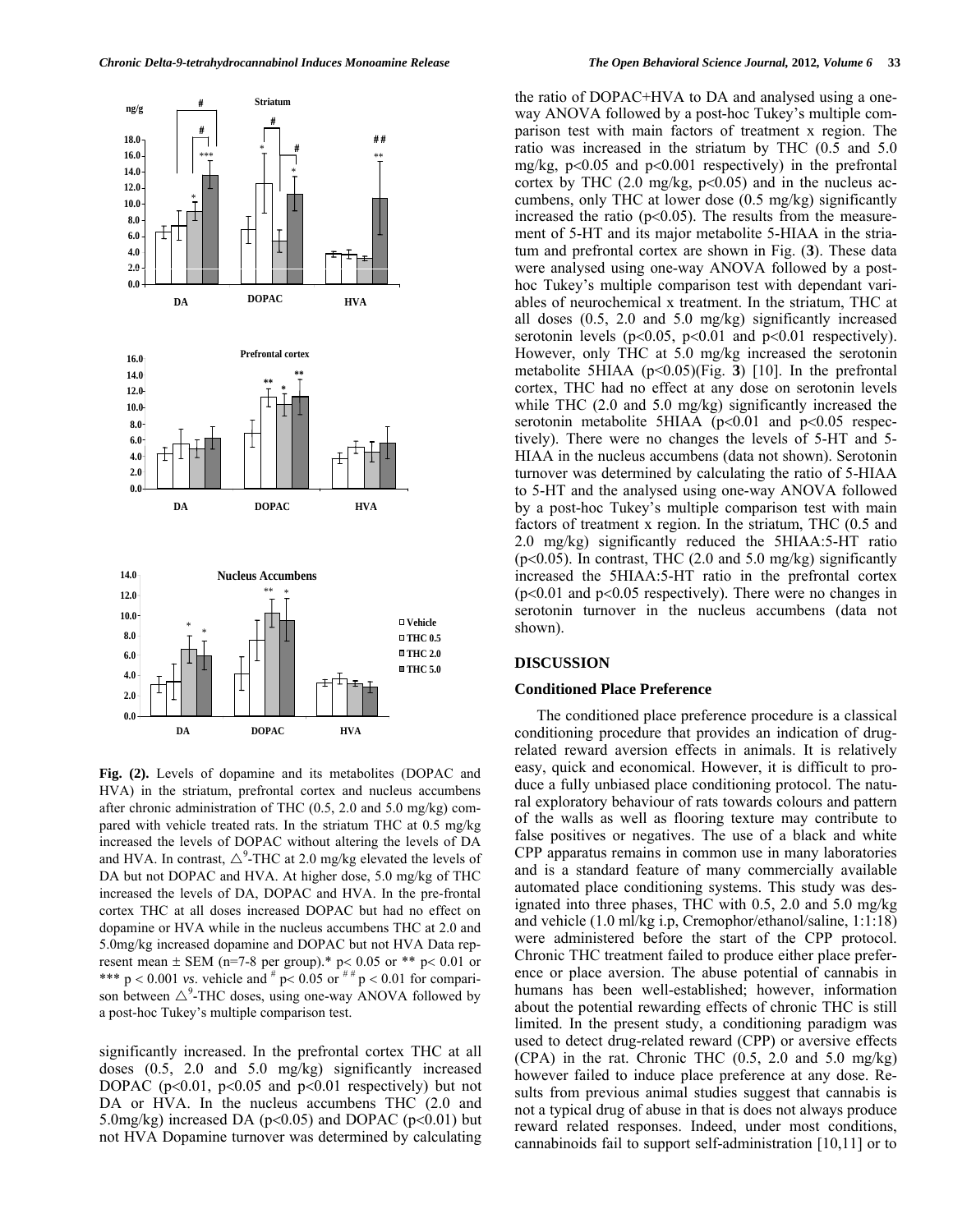

**Fig. (3).** Levels of serotonin and its metabolite (5HIAA) in the striatum and prefrontal cortex after chronic administration of THC (0.5, 2.0 and 5.0 mg/kg) compared with vehicle treated rats. THC at all doses significantly increased serotonin levels in striatum. However, only THC at 5.0 mg/kg increased serotonin metabolite 5HIAA levels while in the pre-frontal cortex 5HIAA levels were increased by THC 2.0 and 5.0mg/kg. Data represent mean  $\pm$  SEM (n=7-8 per group).\*  $p<0.05$  or \*\*  $p<0.001$  *vs.* vehicle and  $p<0.05$  or  $p \neq p$ p<0.01 for comparison between  $\triangle^9$ -THC doses, using one-way ANOVA followed by a post-hoc Tukey's multiple comparison test.

induce intracranial self-stimulation [12]. However, Braida and co-workers [13,14] reported that sub-chronic THC and the CB1 agonist CP 55,940 are able to induce conditioned place preference and support self-administration behaviour in rats. Nevertheless information regarding the effects of sub-chronic THC on reward is limited due to the frequency of false positives and differences in methodological details between laboratories; thus there are many inconsistent results from various published studies [1,2, 5-7]. The ability of acute THC to produce positive CPP in rats [13] and mice [1] depends on the timing of injections and doses. Pre-exposure of THC (1.0 mg/kg) before the standard CPP protocol allowed subsequent THC administration to induce CPP [1]. The pre-exposure injection may eliminate the dysphoric effects of the first administration of THC as the initial dysphoric effects could mask the development of positive CPP [15,16]. Sub-chronic treatment with the synthetic CB1 receptor agonist CP 55,940 (20  $\mu$ g/kg) is also able to induce dose dependant CPP [17]. However, when the time interval between two injections was reduced from 48 hours to 24 hours, CP 55,940 eventually suppressed place preference [5]. THC (1.0 mg/kg) induced a positive CPP under different methodological conditions in which there was a longer wash-out period (72 hours) between drug injections [18]. However, using standard place preference conditioning protocols, with similar dose ranges, THC and synthetic cannabinoids often rather than induce CPP in rats and mice [5-7, 19-22]. These conflicting findings indicate that increasing the time interval between THC injections might qualitatively change the behavioural effects of THC because of post drug dysphoric rebound [12,13]. Moreover, THC is highly lipophilic with a long half life (between 64 to 94 hours) thus leading to a high accumulation of THC by the end of chronic treatment which might qualitatively change the effects of the THC in the behavioural test. These issues may explain why chronic THC fails to induce CPP using a standard place preference conditioning procedures. The issue of cannabinoid receptor desensitization should also be considered. Sim *et al.,* [23] showed that treatment of rats with THC (10 mg/kg) for 21 days produced a marked uncoupling of CB receptors in most brain areas. Thus, reward behaviour initiated by acute THC administration acting *via* CB1 receptors might be unable to be reproduced after chronic drug exposure due to receptor desensitization.

#### **Measurement of Monoamine levels**

The mesolimbic DA system is part of a brain reward circuit that plays an important role in mediating the reinforcing or rewarding effects of drugs of abuse [9]. THC increases DA activity in this brain reward circuit suggesting positive reinforcing effects of THC can be accounted for by activation of DA transmission in this pathway. The present data show that the higher dose of THC significantly increased DA and its metabolites DOPAC and HVA in the striatum and NAcc. Striatal 5HT was also significantly increased in a dose-dependant manner. The neurochemical results are in agreement with previous studies using rat forebrain or whole brain homogenates [24] reporting increased levels of DA and 5HT following THC administration. THC has been shown to increase extracellular DA in the NAcc [24] and the mPFC [25], and increases DA cell firing in the VTA. In addition, it has been reported that the synthetic CB1 receptor agonists, WIN 55212-2 and CPP55,940 dose dependently and selectively increased DA and 5HT levels [2, 26-28] . Since cannabinoid receptors are not localized on DA neurons [29,30], it is likely that their effect on DA release is indirectly mediated by a reduction of the release of GABA in the VTA that tonically inhibits the DA-containing neurons in the VTA. THC may activate presynaptic inhibitory CB1 receptors on the terminals of GABA interneurons, thereby reducing the release of GABA. Alternatively, THC may activate presynaptic inhibitory CB1 receptors on glutamatergic afferents to the GABA-containing neurons. These effects are mediated by CB1 receptors, because they are prevented by pretreatment with the CB1 antagonist, rimonabant, [16,31].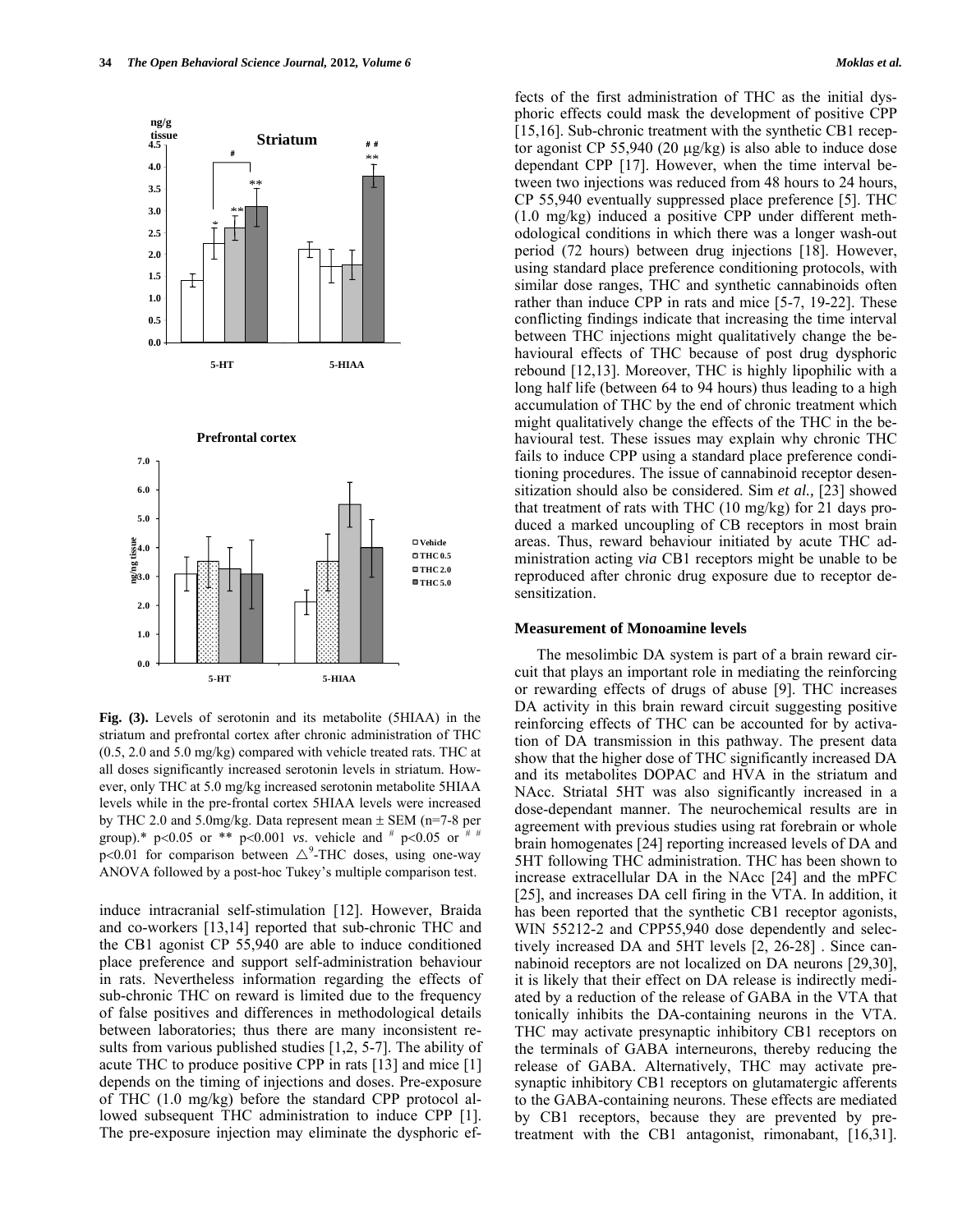Therefore, the activation and increase of DA release in the VTA and the striatum is probably through disinhibition of GABA [7,17]. Overall, the results in the present study indicate an increase in NAcc, prefrontal cortex and striatal DA function following chronic THC but no place preference. One reason why reward could be suppressed in the presence of increased activity of reward circuits is cognitive impairment. Reward can initiate learning processes to consolidate the rewarding goal [32] and learning cues that predict its availability [33,34] suggesting that the cognitive impairment caused by chronic THC exposure may interfere with learning processes and subsequently suppress reward behaviour. The CPP model assumes that rats spend more time in a location in which they passively received euphoric drugs than in an equally accessible location in which they received vehicle injection. This can be translated as positive reinforcement involving an increase over time in the frequency of behaviours that lead to a reward. Consequently, humans and animals rapidly learn cues and contexts that predict the availability of these euphoric drugs. Once learned, these cues motivate drug seeking behaviour in humans and animal models [33,34]. Therefore, impairment in cognitive function caused by THC exposure may suppress learned motivational cues needed for the moment-to-moment monitoring, processing, and maintenance of information. Specific impairment of memory and executive function has been identified in human cannabis users [34,35].

## **CONCLUSION**

 In conclusion, chronic THC failed to induce place preference at any dose. The reasons for these dose related difference are not clear but may involve drug clearance, and aversive or cognitive effects of THC at higher dose. In addition, the present data show a marked increase in dopamine content in the striatum of rats chronically treated with THC, with parallel increases in the dopamine metabolite DOPAC, indicating increased dopaminergic activity in this region. There was also a marked increase in serotonin turnover in the prefrontal cortex of rats chronically treated with THC indicating increased serotoninergic activity in this region. In contrast serotonergic turnover in the striatum was decreased.

## **CONFLICT OF INTEREST**

 The authors confirm that this article content has no conflicts of interest.

## **ACKNOWLEDGEMENTS**

 Authors are grateful to the Universiti Putra Malaysia and Ministry of Higher Education for their financial assistances throughout the research (04-01-10-0912RU, FRGS 04-11- 08-626FR).

## **ABBREVIATIONS**

| <b>THC</b> | $=$ | tetrahydrocannabinol         |
|------------|-----|------------------------------|
| <b>CPP</b> | $=$ | conditioned place preference |
| <b>CNS</b> | $=$ | central nervous system       |
| DA         |     | dopamine                     |

| $DOPAC =$ | 4-dihydroxyphenylacetic acid |
|-----------|------------------------------|
| $5-HT$    | 5-hydroxytryptamine          |

# 5-HIAA = 5-hydroxyindoleacteic acid.

## **REFERENCES**

- [1] Valjent E, Maldonado R. A behavioural model to reveal place preference to  $\triangle^9$ -tetrahydrocannabinol in mice. Psychopharmacology 2000; 147: 436-8.
- [2] Tanda G, Goldberg SR. Cannabinoids: reward, dependence, and underlying neurochemical mechanisms – a review of recent preclinical data. Psychopharmacology 2003; 169: 115-34.
- [3] Tzschentke TM. Measuring reward with the conditioned place preference paradigm: a comprehensive review of drug effects, recent progress and new issues. Prog Neurobiol 1998; 56: 613-72.
- [4] Bevins RA, Bardo MT. Morphine-conditioned changes in locomotor activity: role of the conditioned stimulus. Exp Clin Psychopharmacol 1998; 6: 131-8.
- [5] Mcgregor IS, Issakidis CN, Prior G. Aversive effects of the synthetic cannabinoid CP 55,940 in rats. Pharmacol Biochem Behav 1996; 53: 657-64.
- [6] Sanudo-Pena MC, Tsou K, Delay ER, Hohman AG, Force M, Walker JM. Endogenous cannabinoids as an aversive or counterrewarding system in the rat. Neurosci Lett 1997; 223: 125-8.
- [7] Cheer JF, Kendall DA, Marsden CA. Cannabinoid receptors and reward in the rat: a conditioned place preference study. Psychopharmacology 2000; 151: 25-30.
- [8] Pierce RC, kumaresan V. The mesolimbic dopamine system: the final common pathway for the reinforcing effect of drugs of abuse? Neurosci Biobehac Rev 2006; 30(2): 215-38.
- [9] Di chiara G, Tanda G, Bassareo V, *et al*. Drug addiction as a disorder of associative learning. Role of nucleus accumbens shell/extended amygdala dopamine. Ann N Y Acad Sci 1999; 877: 461-85.
- [10] Leite JR, Carlini EA. Failure to obtain "cannabis-directed behavior" and abstinence syndrome in rats chronically treated with cannabis sativa extracts. Psychopharmacologia 1974; 36: 133-45.
- [11] Mansbach RS, Nicholson KL, Martin BR, Balster RL. Failure of Delta(9)-tetrahydrocannabinol and CP 55,940 to maintain intravenous self-administration under a fixed-interval schedule in rhesus monkeys. Behav Pharmacol 1994; 5: 219-25.
- [12] Vlachou S, Nomikos GG, Panagis G. Effects of endocannabinoid neurotransmission modulators on brain stimulation reward. Psychopharmacology 2006; 188: 293-305.
- [13] Braida D, Iosue S, Pegorini S, Sala M.  $\Delta$ 9-tetrahydrocannabi-nolinduced conditioned place preference and intracerebroventricular self-administration in rats. Eur J Pharmacol 2004; 506: 63-9.
- [14] Braida D, Pozzi M, Cavallini R, Sala M. Conditioned place preference induced by the cannabinoid agonist CP 55,940: interaction with the opioid system. Neuroscience 2001; 104: 923-6.
- [15] Lepore M, Vorel SR, Lowinson J, Gardner EL. Conditioned place preference induced by delta 9-tetrahydrocannabinol: comparison with cocaine, morphine, and food reward. Life Sci 1995; 56: 2073-80.
- [16] Ghozland S, Matthes HW, Simonin F, Filliol D, Kieffer BL, Maldonado R. Motivational effects of cannabinoids are mediated by mu-opioid and kappa-opioid receptors. J Neurosci 2002; 22: 1146-54.
- [17] Tanda G, Pontieri FE, Di Chiara G. Cannabinoid and heroin activation of mesolimbic dopamine transmission by a common mu1 opioid receptor mechanism. Science 1997; 276: 2048-50.
- [18] Robbe D, Alonso G, Duchamp F, Bockaert J, Manzoni OJ. Localization and mechanisms of action of cannabinoid receptors at the glutamatergic synapses of the mouse nucleus accumbens. J Neurosci 2001; 21: 109-16.
- [19] Mallet PE, Beninger RJ. The cannabinoid CB1 receptor antagonist RIMONABANT attenuates the memory impairment produced by delta9-tetrahydrocannabinol or anandamide. Psychopharmacology 1998; 140: 11-9.
- [20] Mallet PE, Beninger RJ.  $\Delta$ 9-tetrahydrocannabinol, but not the endogenous cannabinoid receptor ligand anandamide, produces conditioned place avoidance. Life Sci 1998; 62(26): 2431-9.
- [21] Chaperon F, Soubrie P, Puech AJ, Thiebot MH. Involvement of central cannabinoid (CB1) receptors in the establishment of place conditioning in rats. Psychopharmacology 1998; 135: 324-32.